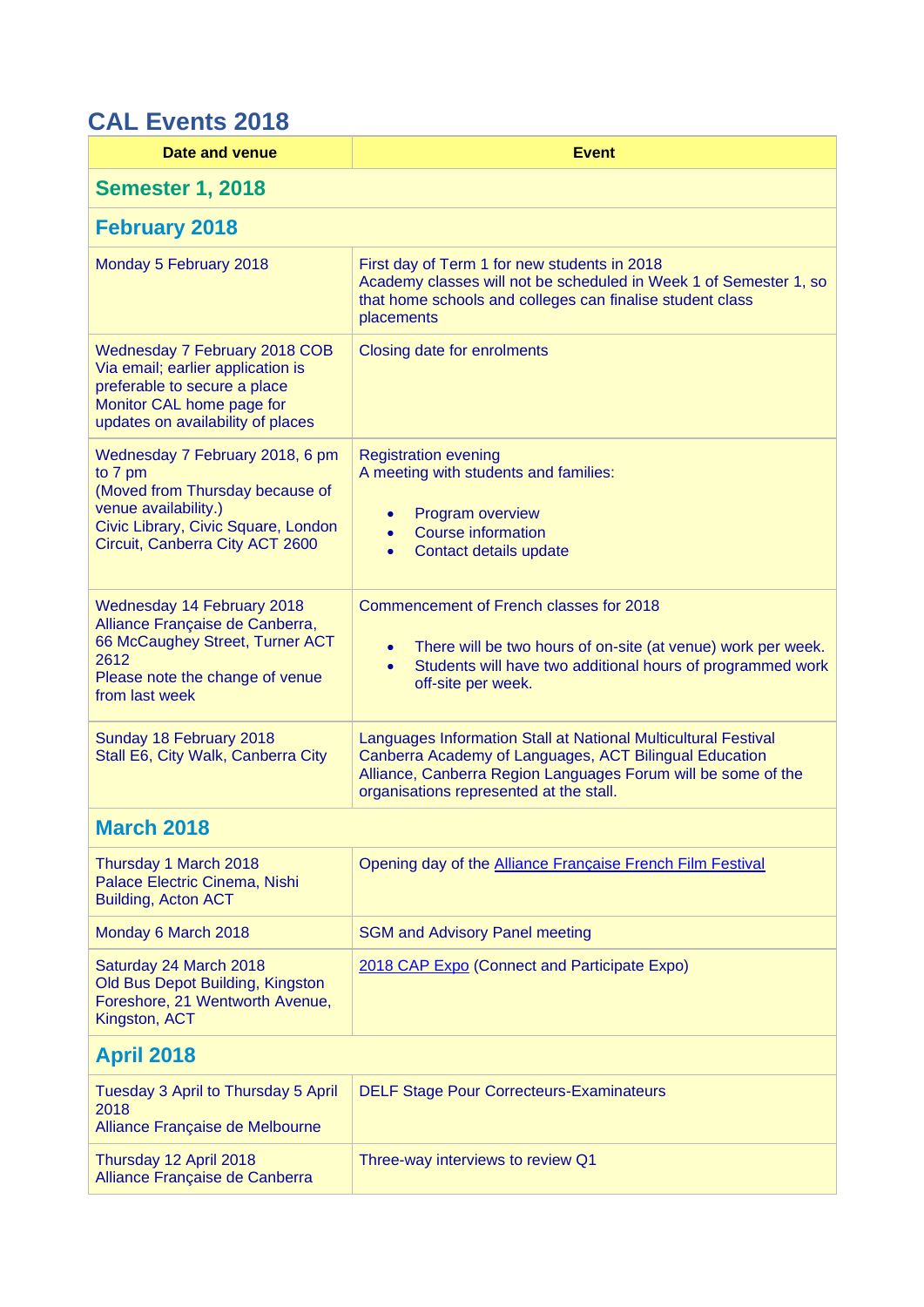| Friday 13 April 2018                                                                                                                                    | Last day of Term 1                                                                                                                                                                                                                                                                                                                                                                                                                                                                               |  |
|---------------------------------------------------------------------------------------------------------------------------------------------------------|--------------------------------------------------------------------------------------------------------------------------------------------------------------------------------------------------------------------------------------------------------------------------------------------------------------------------------------------------------------------------------------------------------------------------------------------------------------------------------------------------|--|
| Monday 30 April 2018                                                                                                                                    | First day of Term 2                                                                                                                                                                                                                                                                                                                                                                                                                                                                              |  |
| <b>May 2018</b>                                                                                                                                         |                                                                                                                                                                                                                                                                                                                                                                                                                                                                                                  |  |
| Monday 14 May 2018                                                                                                                                      | <b>SGM and Advisory Panel meeting</b>                                                                                                                                                                                                                                                                                                                                                                                                                                                            |  |
| <b>Sunday 20 May 2018</b><br>14:00 to 16:00<br><b>Latin American Cultural Centre</b><br>28 Astrolabe Street, Red Hill 2603                              | A Celebration of Languages<br>with ACT Bilingual Education Alliance<br>To assist with catering, please book by 16 May via Eventbrite                                                                                                                                                                                                                                                                                                                                                             |  |
| Wednesday 23 May 2018<br>Palace Electric Cinema, Nishi<br>Building, Acton ACT                                                                           | Opening day of the German Film Festival                                                                                                                                                                                                                                                                                                                                                                                                                                                          |  |
| Sunday 27 May 2018<br>14:00 to 16:00<br>Conference Room, Woden Library<br>Corinna Street, Phillip 2606                                                  | Mother Tongue Multilingual Poetry workshop on poetry writing and<br>performance<br>with Multilingual poets Vesna Cvjeticanin and Karina Bontes-<br>Forward, along with Jacqui Malins                                                                                                                                                                                                                                                                                                             |  |
| <b>June 2018</b>                                                                                                                                        |                                                                                                                                                                                                                                                                                                                                                                                                                                                                                                  |  |
| Saturday 2 June 2018, 14:00 to<br>17:00<br><b>Woden Youth Centre</b><br>29 Callam Street, Woden                                                         | <b>Mother Tongue Multilingual Poetry</b><br>If you would like to share poetry at this event, email Jacqui at<br><b>Mothertongue Multilingual Poetry</b>                                                                                                                                                                                                                                                                                                                                          |  |
| <b>AINSLIE+</b><br><b>GORMAN</b><br>ARTS CENTRES<br>Thursday 14 June 2018<br>18:00 to 19:30<br><b>Ainslie Arts Centre</b><br>30 Elouera Street, Braddon | <b>CAL Open Night</b><br>At this event, we will outline our purpose, programs and<br>$\bullet$<br>enrolment process.<br>The focus of the evening will be on Senior secondary (Years<br>$\bullet$<br>11-12) Continuing and Advanced courses for 2019 in<br>French, German and Indonesian.<br>You will have the opportunity to meet members of the<br>$\bullet$<br>Advisory Panel and members of the 2018 CAL French<br>class.<br>To assist with catering, please rsvp via EventBrite<br>$\bullet$ |  |
| Thursday 21 June 2018<br>18:00 to 19:30<br><b>The Social Club</b><br>First Floor, Green Square, Kingston                                                | <b>Literary Soirée</b><br>An evening with Karen Viggers reading extracts from her books and<br>Flavie Alvarez reading the translations; and release/launch by<br>Nancy Waites of the second edition of the new local magazine<br>Canberra en français.<br>The edition includes items by three of our CAL French students.                                                                                                                                                                        |  |
| Friday 6 July 2018                                                                                                                                      | Last day of Term 2                                                                                                                                                                                                                                                                                                                                                                                                                                                                               |  |
| <b>Semester 2, 2018</b>                                                                                                                                 |                                                                                                                                                                                                                                                                                                                                                                                                                                                                                                  |  |
| <b>July 2018</b>                                                                                                                                        |                                                                                                                                                                                                                                                                                                                                                                                                                                                                                                  |  |
| Monday 23 July 2018                                                                                                                                     | First day of Term 3                                                                                                                                                                                                                                                                                                                                                                                                                                                                              |  |
| <b>August 2018</b>                                                                                                                                      |                                                                                                                                                                                                                                                                                                                                                                                                                                                                                                  |  |
| Sunday 5 August 2018<br>1400 to 1700 (2 pm to 4 pm)<br><b>Civic Library</b>                                                                             | <b>Multilingual Poetry Workshop</b><br>Email Mothertongue Multilingual Poetry to RSVP                                                                                                                                                                                                                                                                                                                                                                                                            |  |